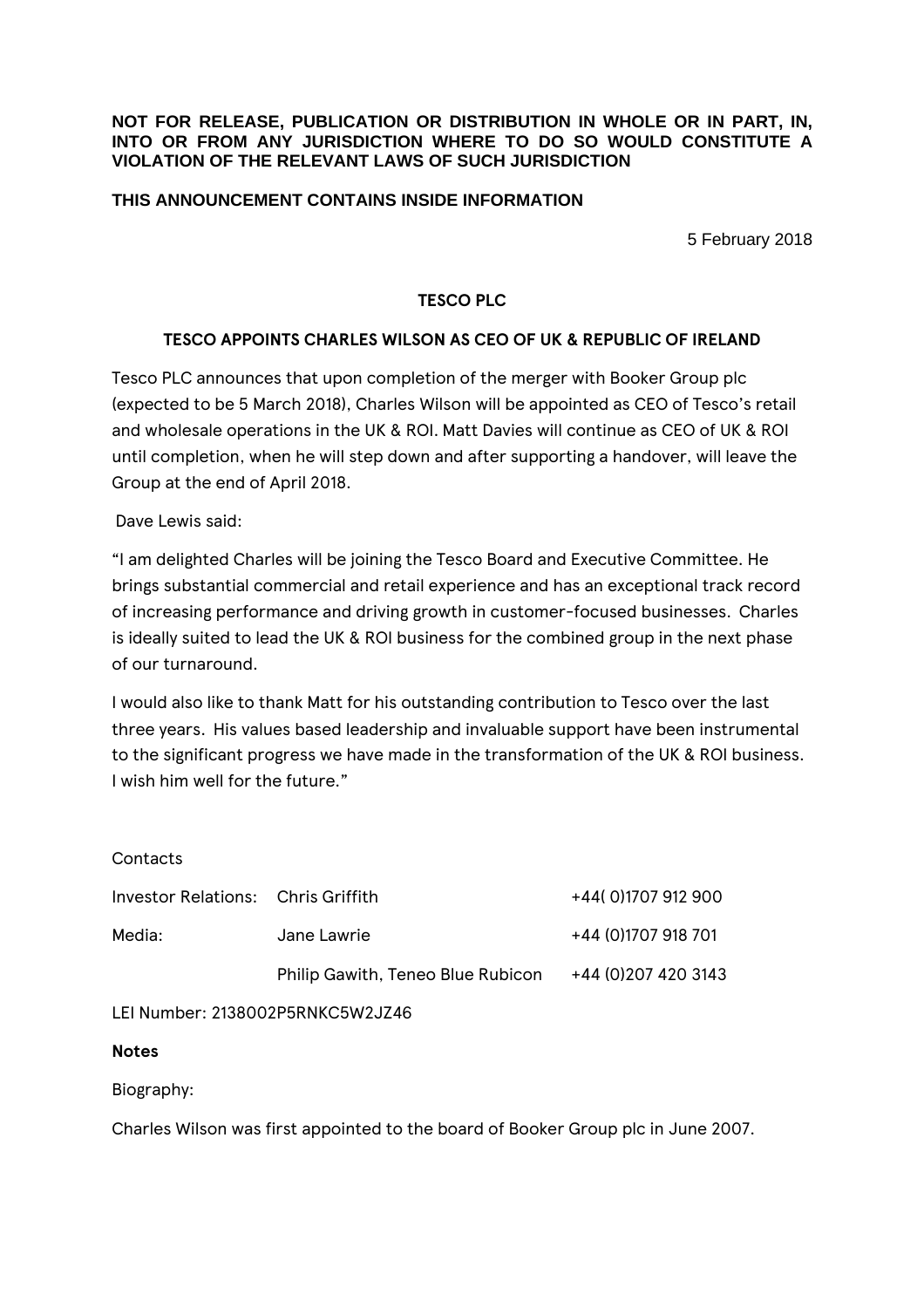Charles started his career in 1986 with Procter & Gamble, following which he was a consultant with OC&C Strategy Consultants and a Director of Abberton Associates. In 1998 he became an Executive Director of Booker Group plc which merged with Iceland plc in 2000. In 2001 he became an Executive Director of Arcadia Group plc and in 2004 he became an Executive Director of Marks and Spencer Plc. In 2005 he was appointed as Chief Executive of Booker.

# Remuneration:

The key elements of Charles' remuneration package, which is consistent with the Directors' Remuneration Policy approved by Tesco shareholders in June 2015, are as follows:

- Base salary of £575,000 per annum.
- Annual bonus opportunity of up 200% of base salary, with a target level of outcome of 100% of base salary. 50% of any annual bonus award will be deferred into shares in Tesco for 3 years.
- Annual Performance Share Plan opportunity of up to 225% of base salary, with a target level of outcome of 112.5% based on performance measures over 3 years.
- Pension contributions or cash in lieu of pension contributions of 20% of base salary.
- Shareholding requirement of 200% of base salary, which will be achieved at date of appointment.

Charles Wilson holds 24,533 shares in Tesco PLC.

Further details on Charles Wilson and his remuneration package are set out in the Prospectus, which will be made available to shareholders later today.

There are no additional matters that would require disclosure pursuant to Listing Rule 9.6.13R.

# **Important Notices**

This Announcement is for information purposes only and does not constitute or form part of any offer to sell or subscribe for or any invitation to purchase or subscribe for any securities of the solicitation of any vote or approval in any jurisdiction pursuant to the Merger. This Announcement should not be construed as investment advice and is not intended to form the basis of any investment decision. It does not constitute a prospectus or prospectus equivalent document.

# **Overseas Jurisdictions**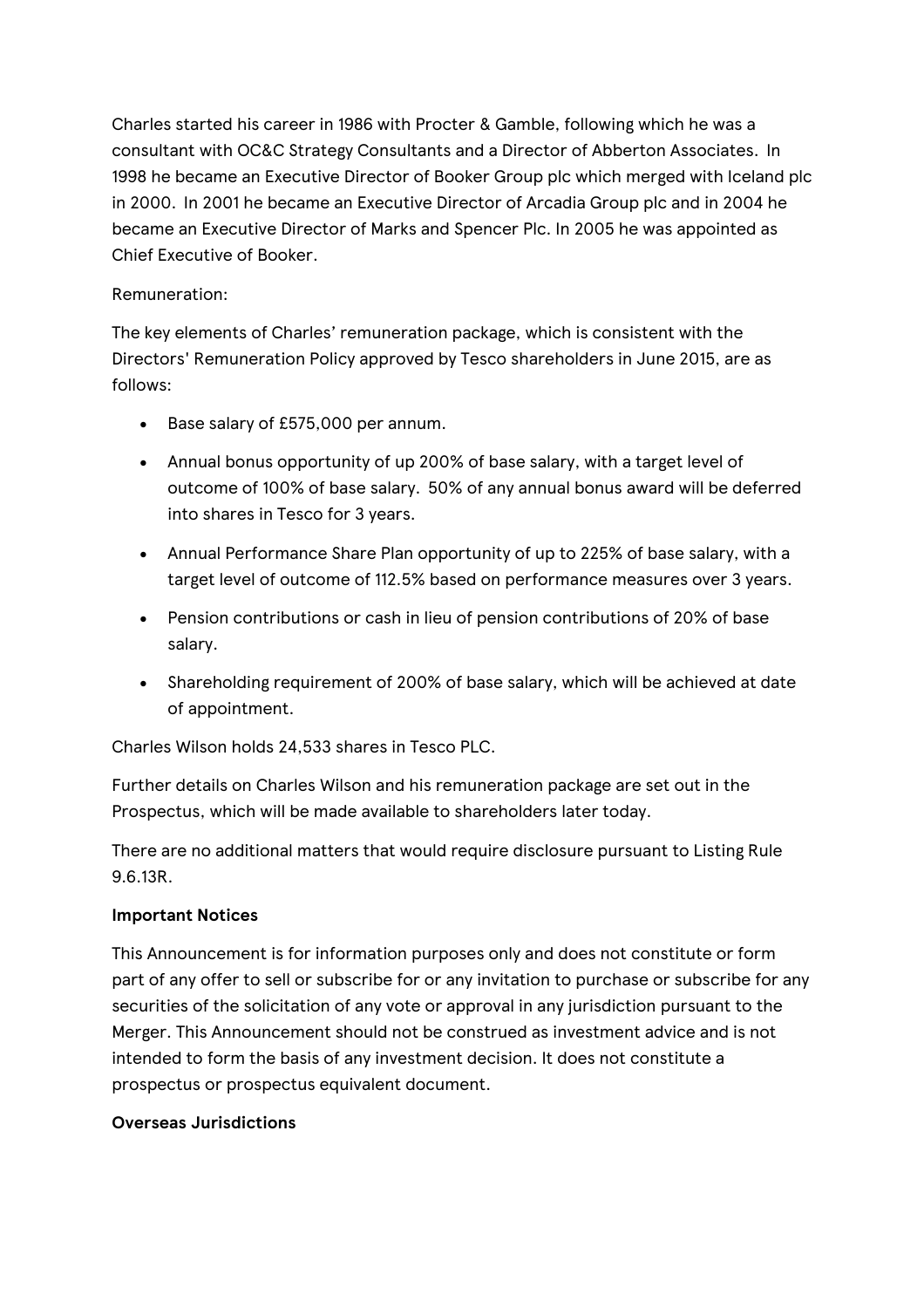The release, publication or distribution of this Announcement in or into jurisdictions other than the UK may be restricted by law and therefore any persons who are subject to the law of any jurisdiction other than the UK should inform themselves about, and observe, any applicable legal or regulatory requirements. This Announcement has been prepared for the purpose of complying with English law and the Code and the information disclosed may not be the same as that which would have been disclosed if this Announcement had been prepared in accordance with the laws of jurisdictions outside of England and Wales.

#### **Forward looking statements**

This Announcement (including information incorporated by reference into this Announcement), oral statements made regarding the Merger, and other information published by Tesco and Booker contain statements which are, or may be deemed to be, "forward-looking statements" with respect to the financial condition, results of operations and businesses of Booker and Tesco and the Booker Group and the Tesco Group, and certain plans and objectives of Booker and Tesco with respect to the Combined Group. All statements other than statements of historical fact are forwardlooking statements. Forward-looking statements are prospective in nature and are not based on historical facts, but rather on current expectations and projections of the management of Tesco and Booker about future events, and are therefore subject to risks and uncertainties which could cause actual results to differ materially from the future results expressed or implied by the forward-looking statements. The forward-looking statements contained in this Announcement include statements relating to the expected effects of the Merger on Tesco and Booker, the expected timing and scope of the Merger and other statements other than historical facts. Often, but not always, forward-looking statements can be identified by the use of forward-looking words such as "plans", "expects", "does not expect", "is expected", "is subject to", "budget", "scheduled", "estimates", "forecasts", "intends", "anticipates", "does not anticipate", "believes", or variations of such words and phrases or statements that certain actions, events or results "may", "could", "should", "would", "might" or "will" be taken, occur or be achieved. Although Tesco and Booker believe that the expectations reflected in such forward-looking statements are reasonable, Tesco and Booker can give no assurance that such expectations will prove to be correct. By their nature, forward-looking statements involve risk and uncertainty because they relate to events and depend on circumstances that will occur in the future. You are cautioned not to place undue reliance on these forward-looking statements. Each forward looking statement speaks only as of the date of this Announcement. None of Booker, the Booker Group, Tesco or the Tesco Group undertakes any obligation to publicly update or revise any forward-looking statements, whether as a result of new information, future events or otherwise.

#### **Publication on website and availability of hard copies**